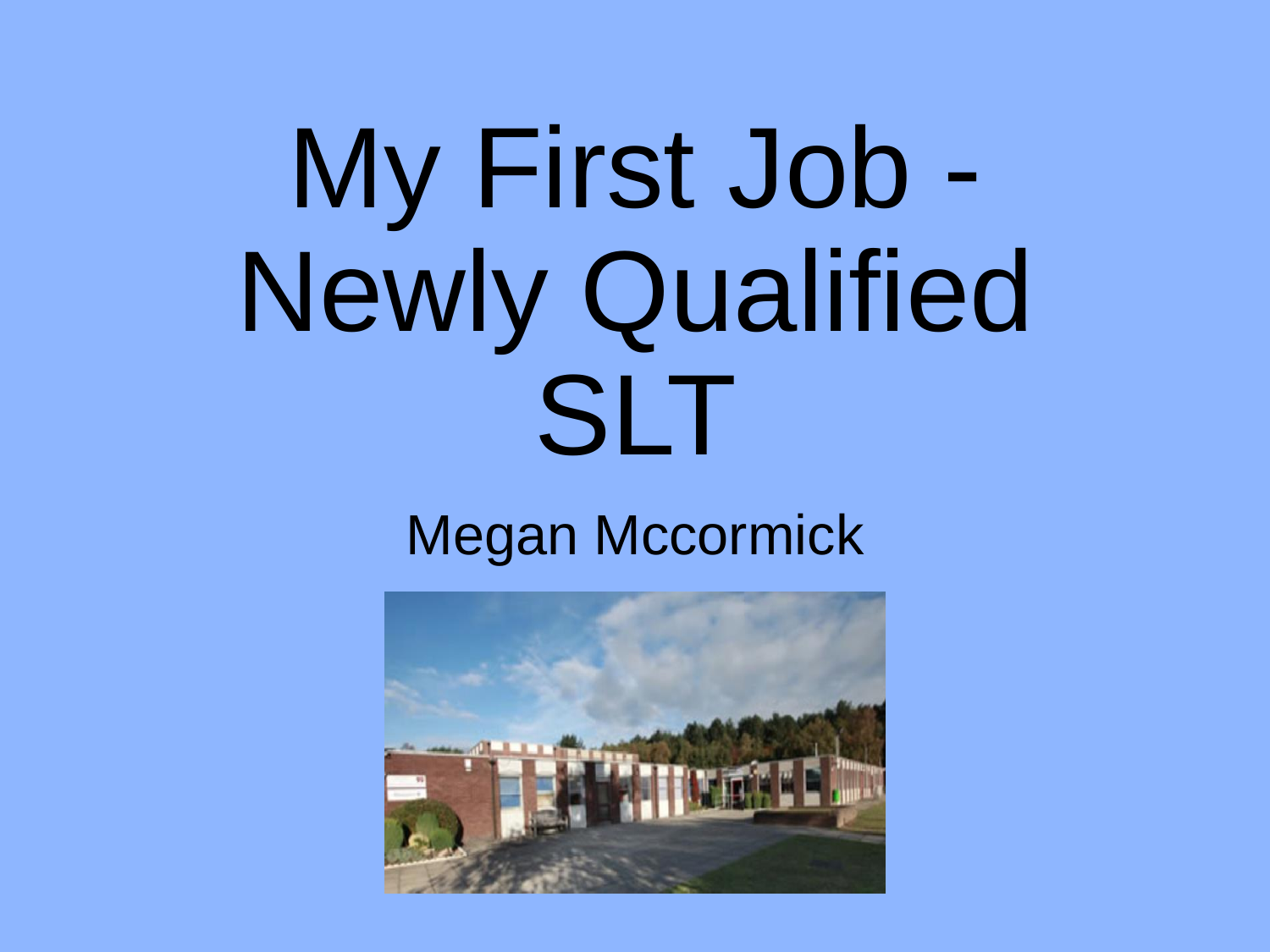#### About me



- Home Manchester
- Studied at The University of Reading
- 4 year degree
- Qualified in July 2016 travelling/teaching abroad for 6 months
- January July (worked part time, volunteered SEN school, applied for SLT jobs)
- Ensured application matched the specifics of the job
- Started first SLT job in September 2017
- First job: Dawn House School (SEN/SLCN) based in Nottingham
- Relocated to Nottingham, September 2017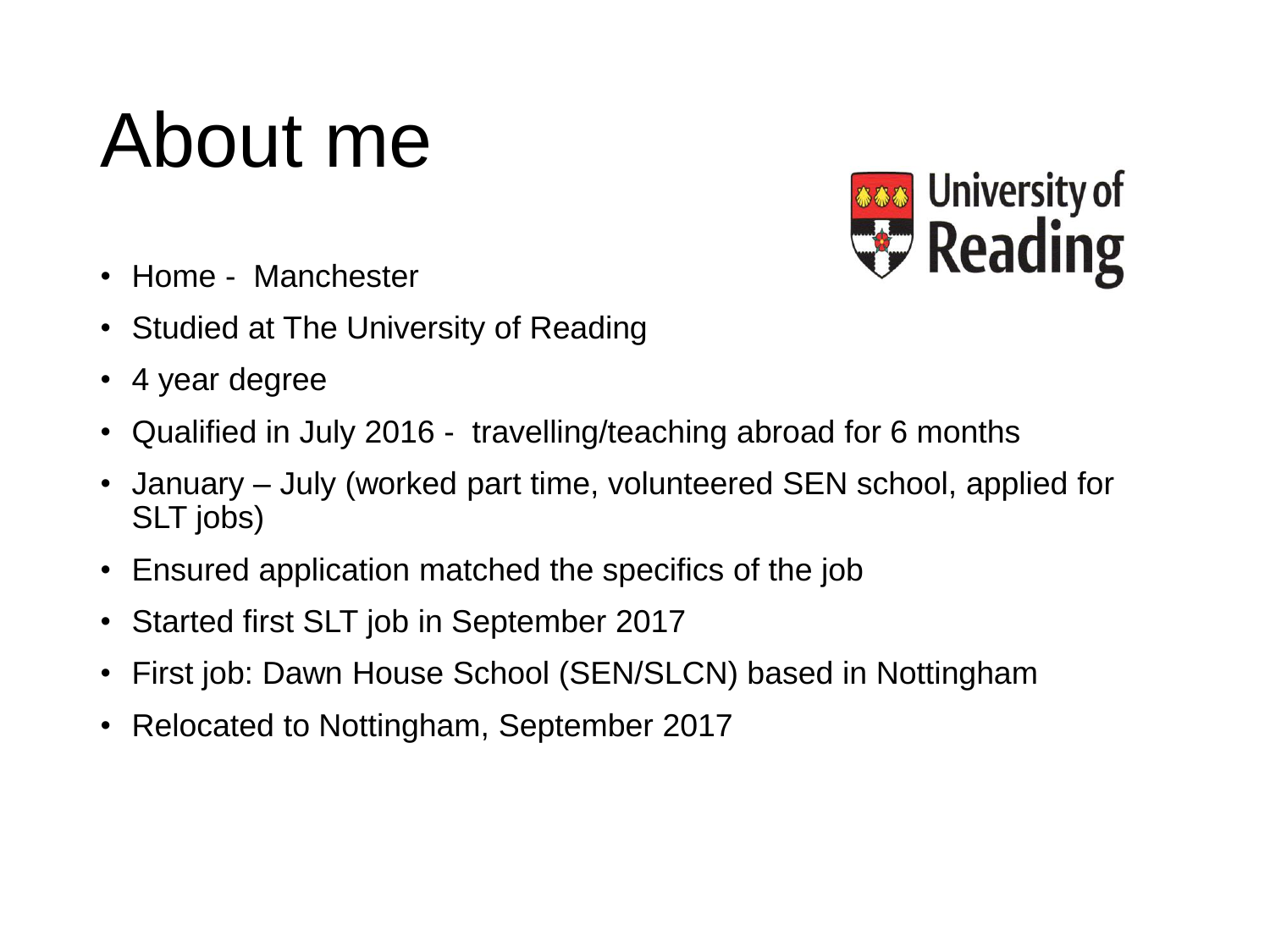#### Interviews

- 1<sup>st</sup> interview NHS
- Assessment clinic in a hospital, for children with SEI
- Interview : 6 questions, 10 minute chat (30 minutes)



- $2<sup>nd</sup>$  interview ICAN (my current post)
- Interview:
- Presentation '*In line with Dawn House Therapy Development Plan and based on your own clinical experience, what two key areas would you like to focus on during your first 6 months in post. How would you lead/contribute to this and how would it look? What would be the potential challenges you may face?'*
- Written task Read assessment report, answer a set of questions e.g: what would you prioritise/work on?
- Student session 2 students, 'Talk About' cards, report back to the interview panel re the students communication needs
- Safeguarding interview/ questions
- Interview panel of 3 (SLT, Designated Safeguard Lead/Principal, Lead TA)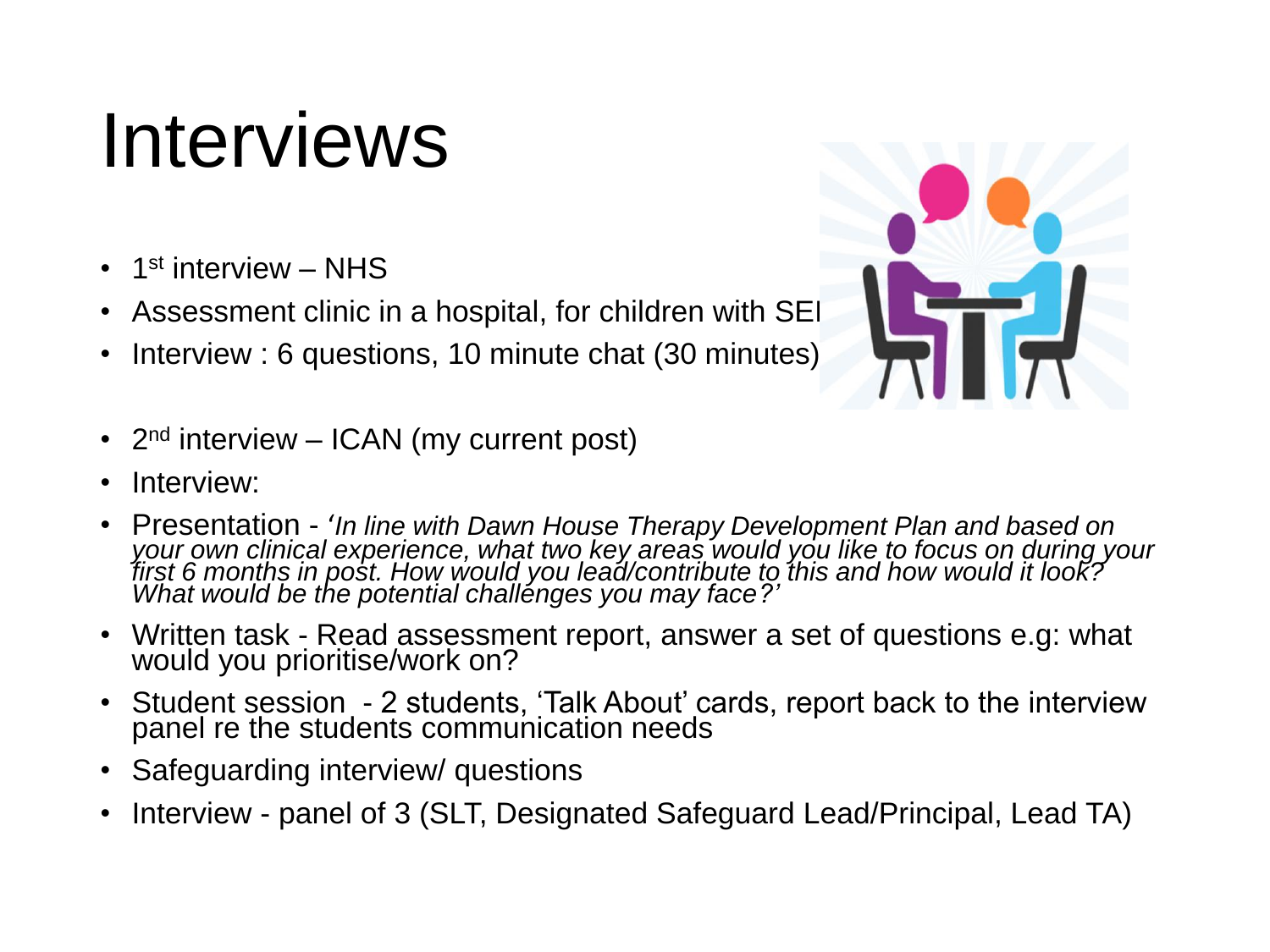## My job

- Dawn House School primary, secondary and sixth form
- Specialist school for children with severe or complex communication difficulties, or Asperger's syndrome.
- Sixth form (2 SLT's including myself)
- Team of 6 SLT's across DHS
- Case load: Half of sixth form (12 students)
- Students with Asperger's, social anxiety, dyslexia, dyspraxia, dysfluency, selective mutism, global developmental disorder, receptive and expressive difficulties

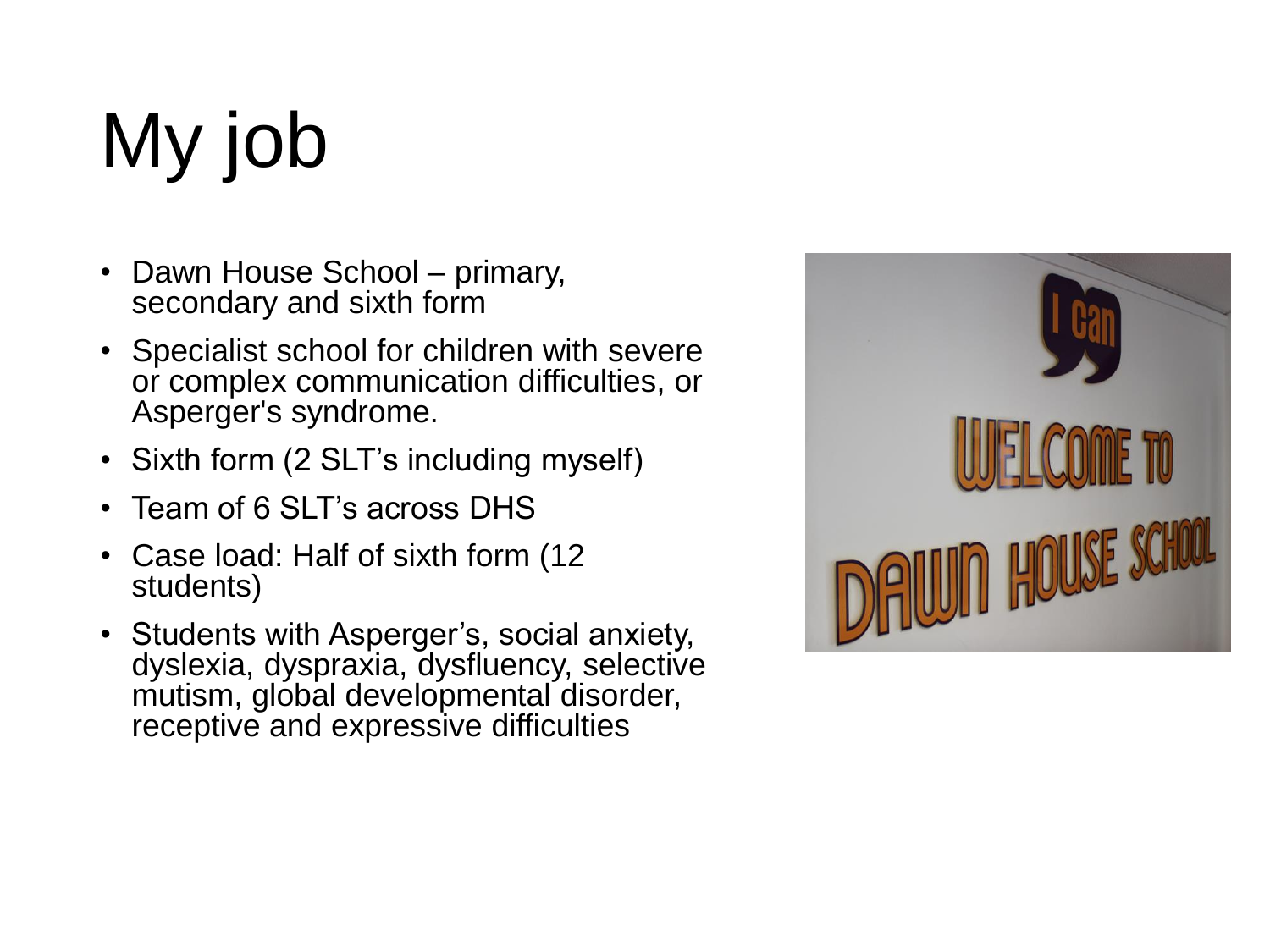### Working for a charity – I CAN

I CAN – the children's communication charity

Vision - a world where all children have the communication skills they need to fulfil their potential.

Mission - no child should be left out or left behind because of a difficulty speaking or understanding.

Two specialist schools:

Meath School - a specialist speech and language primary school in Surrey (Takes day and residential pupils between 4 and 11 years old and has been rated as 'Outstanding' by Ofsted since 2008).

#### **Dawn House School - a specialist speech and language primary, secondary and FE school in Nottinghamshire**

(Takes day and residential pupils between 5 and 19 years old and has been rated as 'Outstanding' by Ofsted since 2014.)



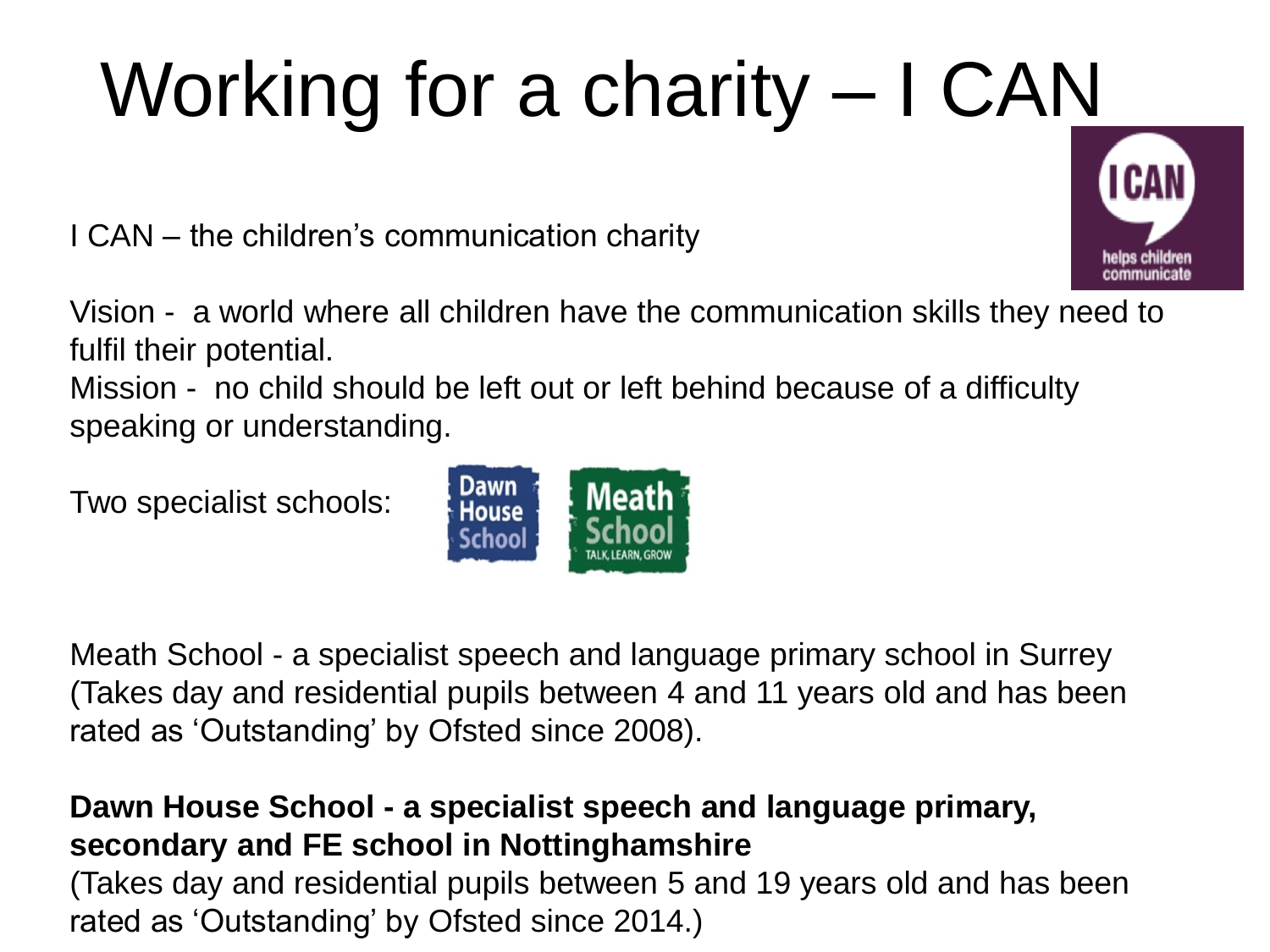#### Supervision

- Weekly supervision …… line manager (Management Supervision)
- Mentor in sixth form (Clinical Supervision)
- RCSLT Document 'Information on Supervision
- Escalate issues of concern or where support ne
- Discuss Students
- Set objectives
- Identify learning needs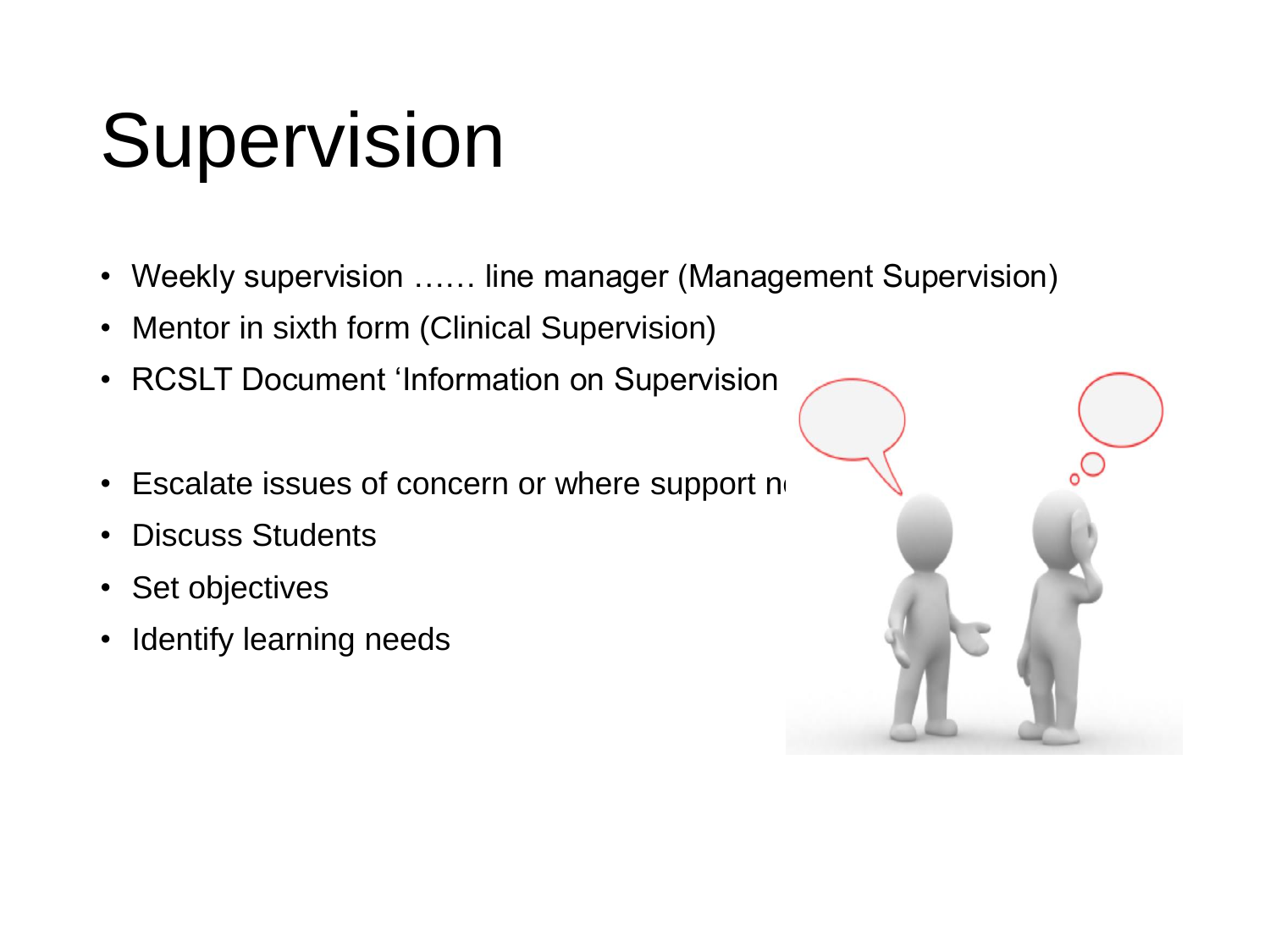#### Case load

- Prioritisation EHCP
- 1 (1:1 weekly SLT), 2 (SLT groups), 3 (class room
- timetable



- 50% lessons (provide resources, joint plan, explain vocabulary)
- Support to set targets, carry out lessons, write notes, annual review reports
- Not just working with the students need to liaise with parents, teachers, college staff, sixth form staff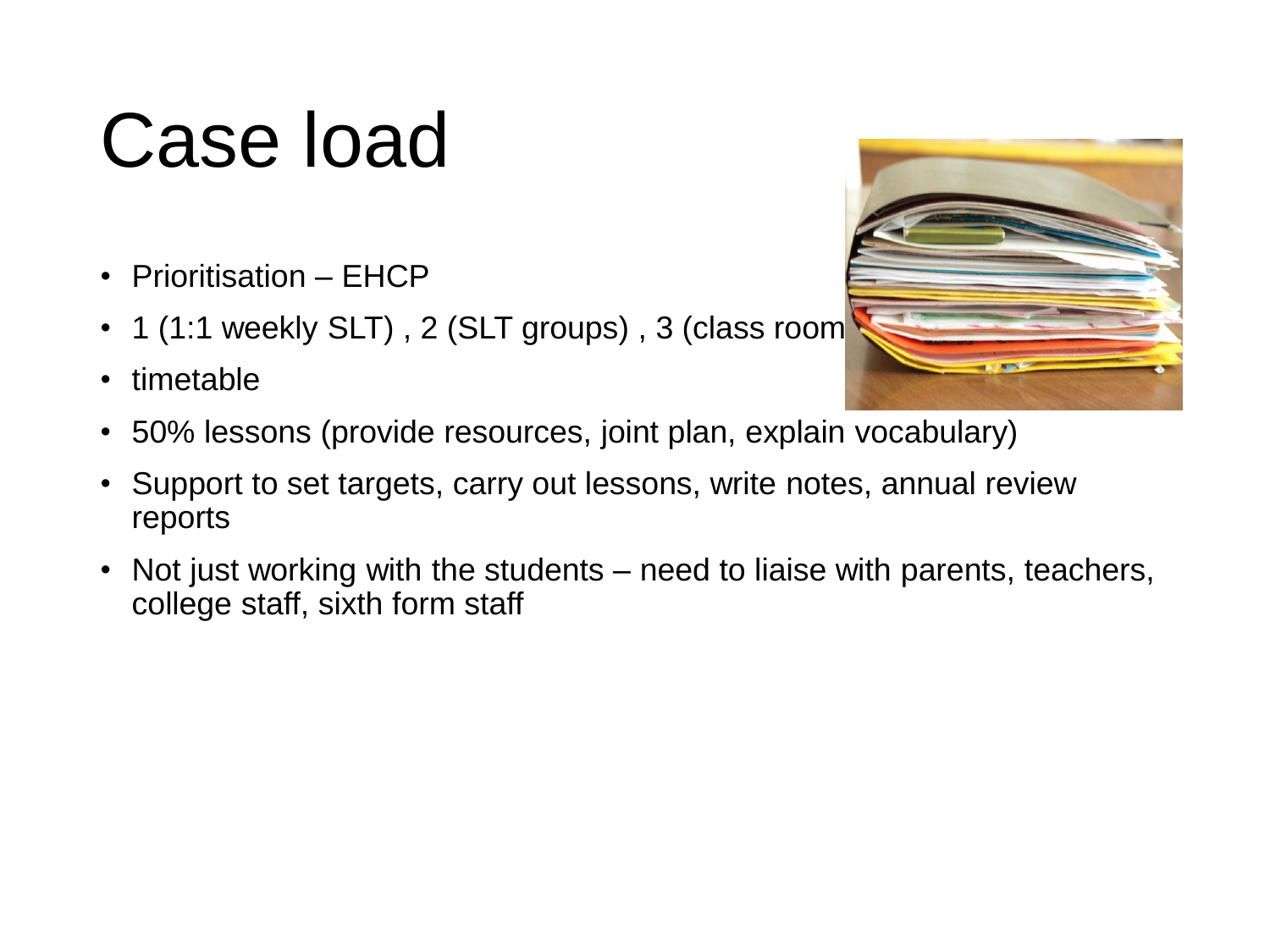### **Working in Education**

• Collaboration is key



- Involvement in annual reviews:
- Create a mind map with the child on their views (likes, dislikes, what's important, what's working well and what isn't working well), prior to the review
- Class room involvement
- Meet with teachers and staff to adapt lessons and educate staff on students needs
- Ofsted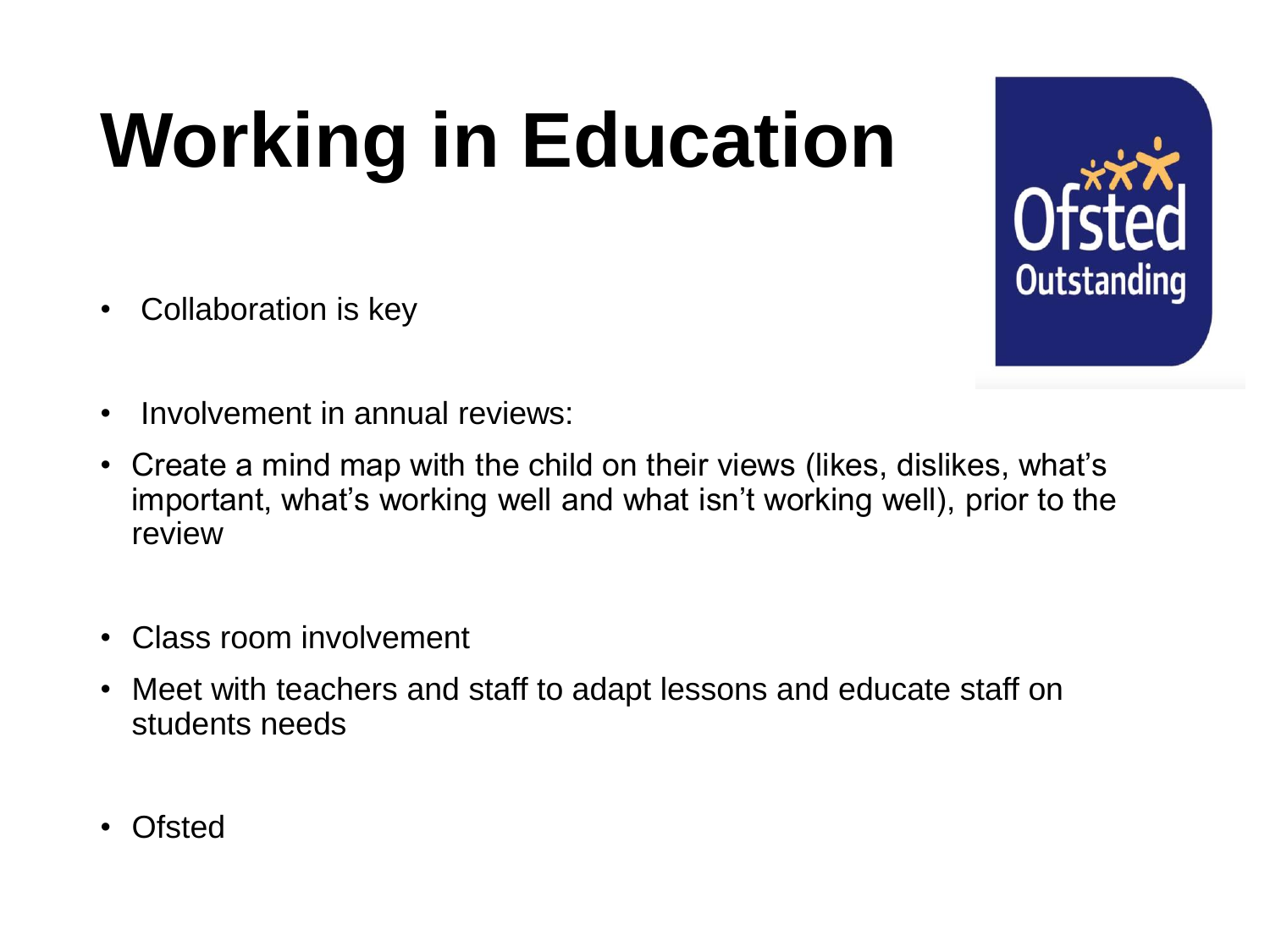#### NQP competencies

- Timetabled weekly (40mins)
- Working through RCSLT framework
- Collect evidence to support specific areas
- Remember : 1 session/ situation may evidence a number of areas



- Communicates in manner consistent with level of understanding inprint, timetables, AAC
- Shows MDT work examples of joint planning, annual review reports
- Confidentiality case notes, reports, policies

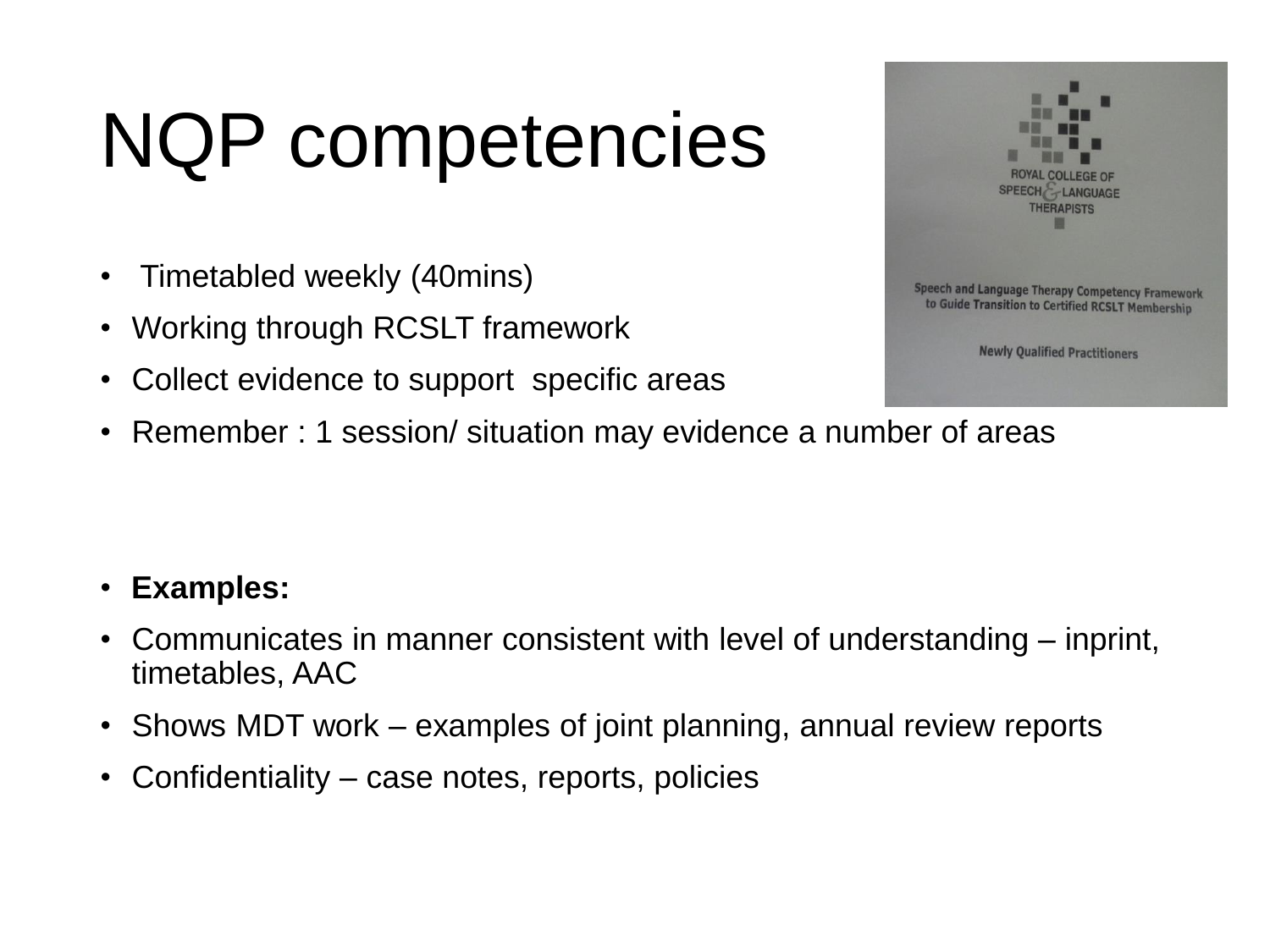#### Get ready for 'Take Off'

**Fasten your seatbelts……………..**excited but apprehensive

**Tray tables away ……………………….**Prepare

**Lift the blinds………………………………**Vision



**Safety Demonstration………………………….**safeguarding, reducing risk with responsible and compassionate working but stepping out of your personal comfort zone challenging yourself with the support of experienced colleagues/ mentors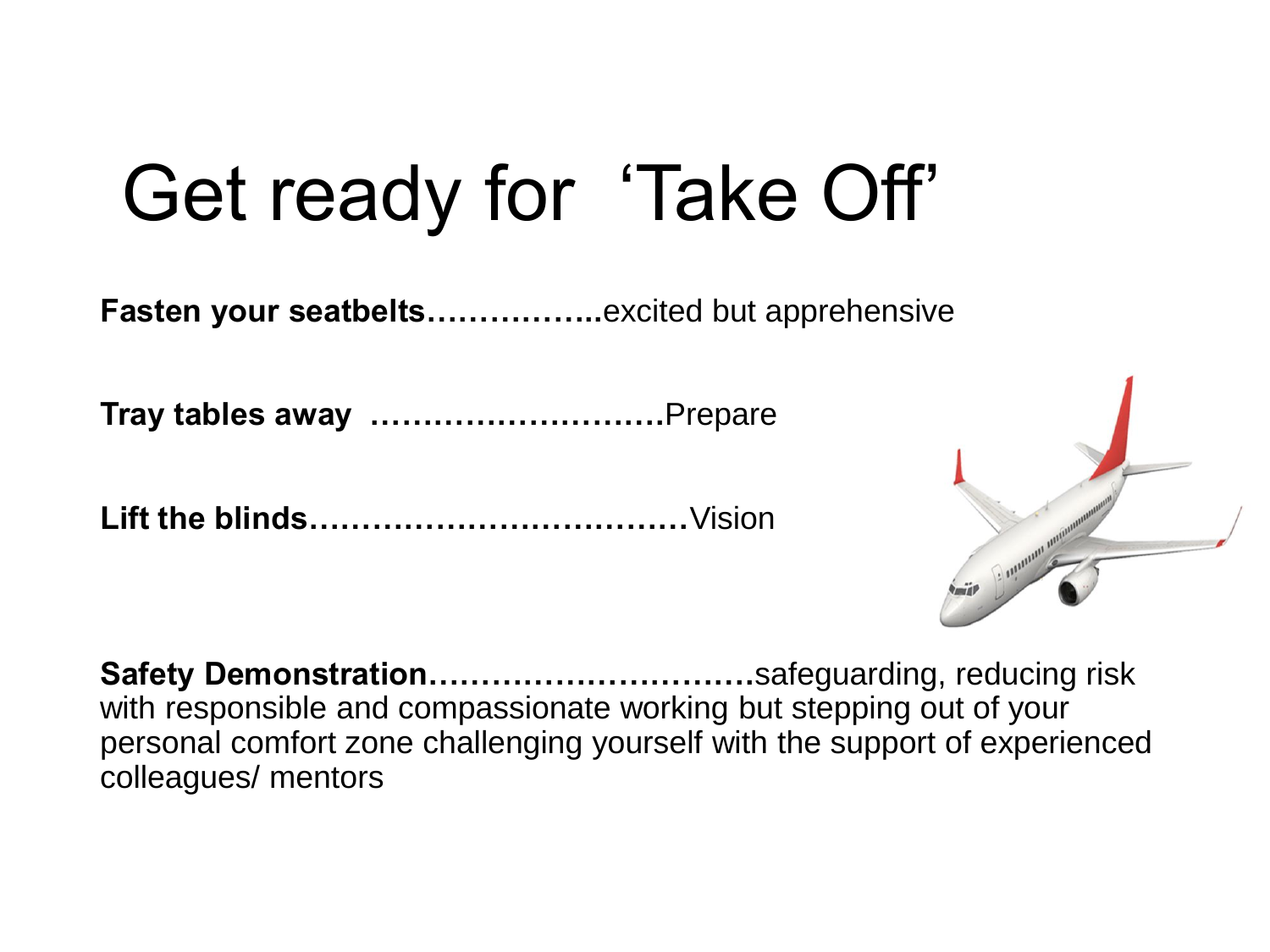#### **Challenges**

- The newbie in all areas
- A lot to learn at the start (policies and procedures, forming relationships with the students/ staff, contacting/meeting parents

\* Want to demonstrate competence, show you are a valuable member of the team vs knowing what to escalate and to who

 Trusting own knowledge and competence. Be confident.

Don't always 'play safe'………challenge yourself Don't be afraid to have ideas / innovate

• Tricky situations – students have emotional issues at home. Don't take the job home with you!